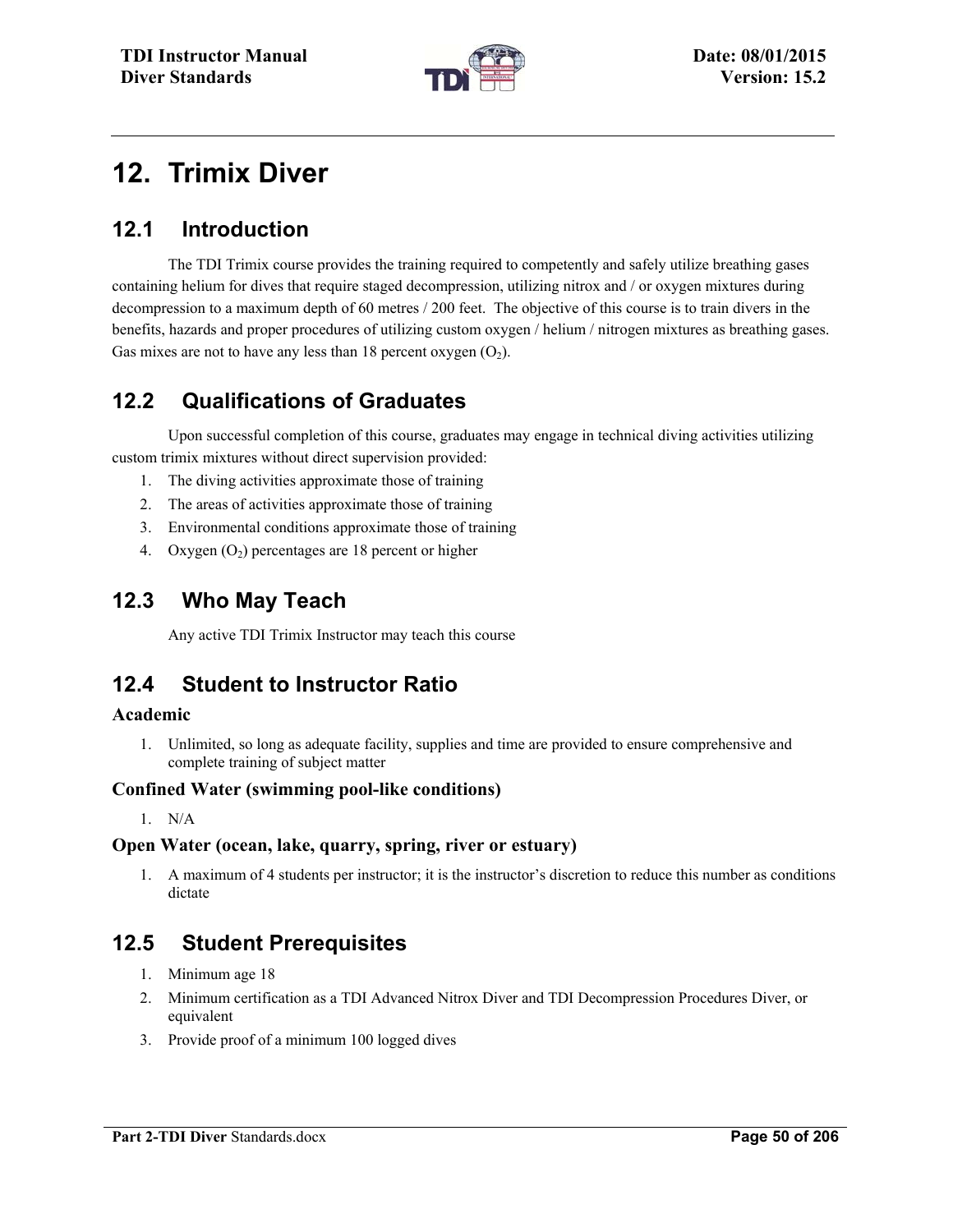

# **12.6 Course Structure and Duration**

### **Open Water Execution:**

- 1. Four decompression dives are required with a minimum accumulated bottom time of 100 minutes
- 2. Two of the dives should be deeper than 40 metres / 130 feet

### **Course Structure:**

1. TDI allows instructors to structure courses according to the number of students participating and their skill level

### **Duration:**

1. The minimum number of classroom and briefing hours is 8

# **12.7 Administrative Requirements**

### **The following is the administrative tasks:**

- 1. Collect the course fees from all the students
- 2. Ensure that the students have the required equipment
- 3. Communicate the training schedule to the students
- 4. Have the students complete the:
	- a. *TDI Liability Release and Express Assumption of Risk* Form
	- b. *TDI Medical Statement* Form

### **Upon successful completion of a TDI course the instructor must:**

1. Issue the appropriate TDI certification by submitting the TDI Diver Registration Form to TDI Headquarters or registering the students online through member's area of the TDI website

# **12.8 Training Material**

### **Required material**

1. *TDI Extended Range Entry Level Trimix* Diver Manual

### **Optional Material**

- 1. *TDI Extended Range Entry Level Trimix* PowerPoint
- 2. *TDI Trimix* Cue Cards
- 3. *TDI Trimix* Evaluation Slate

# **12.9 Required Equipment**

### **The following equipment is required for each student:**

- 1. Bottom mix cylinder(s)
	- a. Cylinder volume appropriate to complete all planned decompression on bottom mix
	- b. Dual outlet valve, double manifold or independent doubles
	- c. Labeled in accordance with TDI Standards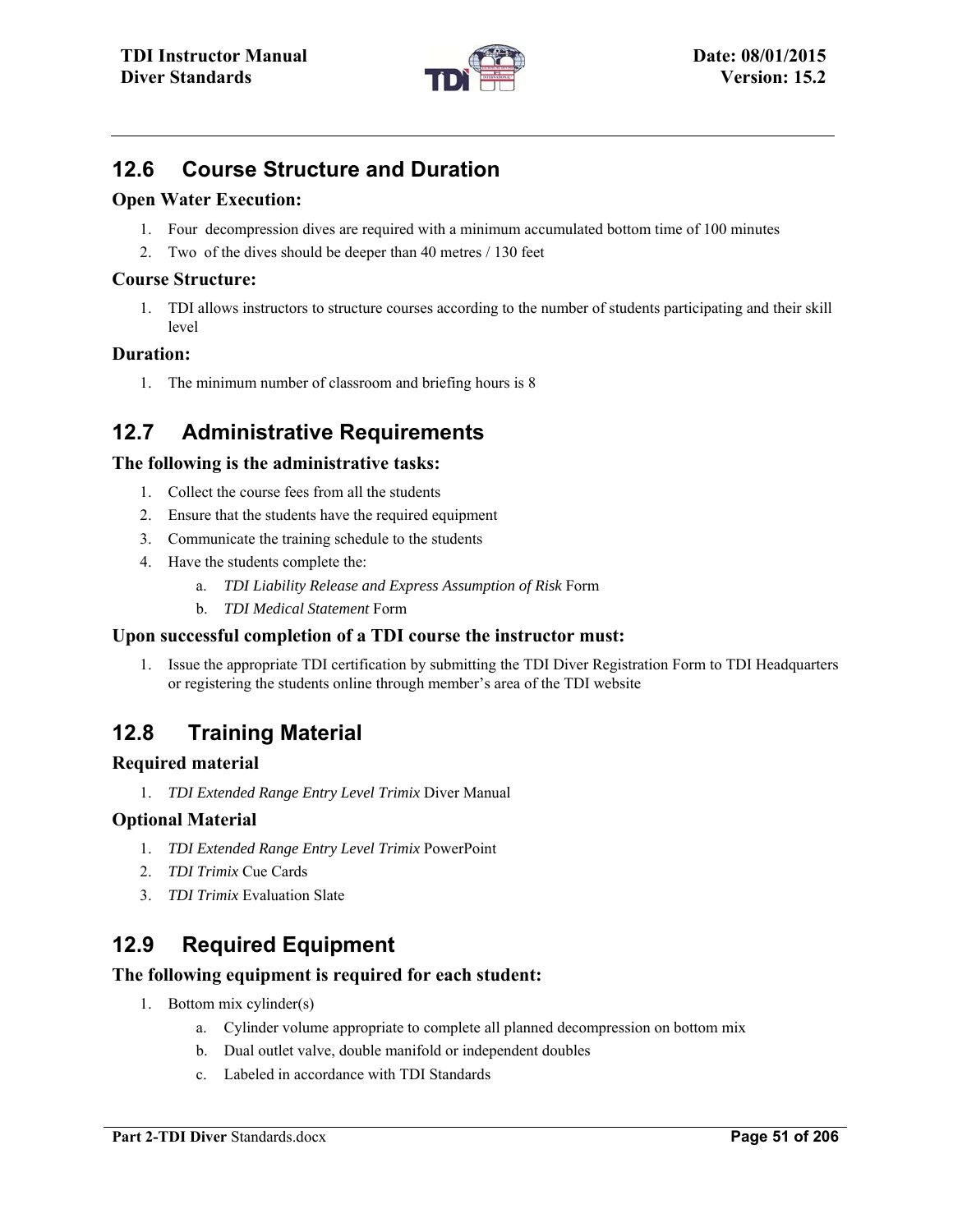

- 2. Decompression mix cylinder(s)
	- a. Cylinder volume should contain a minimum of 1.5 times the gas required for the planned decompression
	- b. Labeled in accordance with TDI Standards
- 3. Suit inflation cylinder, required for dry suit divers only
- 4. Regulators
	- a. Primary and primary redundant required on all bottom mix cylinder(s)
	- b. Submersible pressure gauges are required on all primary / bottom mix cylinders
	- c. A contingency use long hose second stage should be designated and appropriately rigged to facilitate air sharing at depth if necessary
	- d. It is strongly recommended that the 3 required regulators be all DIN or all yoke
- 5. Buoyancy compensator device(s) (BCD) adequate for equipment configuration
- 6. Redundant depth and timing devices
- 7. Air decompression computers are allowed for use as depth and timing devices, provided they have a gauge mode
- 8. Redundant light system if required by site
- 9. Ascent reel with lift bag/surface marker buoy
	- a. Adequate for maximum planned depth
	- b. Minimum of 23 kg / 50 lb lift bag; a dump valve highly recommended
- 10. Exposure suit adequate for the open water environment
- 11. Line cutting device
- 12. Underwater slate, (for decompression / contingency tables
- 13. Helium analyzer, recommended

# **12.10 Required Subject Areas**

**The** *TDI Extended Range Entry Level Trimix* **Manual is mandatory for use during this course but instructors may use any additional text or materials that they feel help present these topics. The following topics must be covered during this course:** 

- 1. Physics
	- a. Pressure review
- 2. Physiology
	- a. Hypoxia
	- b. Oxygen  $(O_2)$  toxicity
		- i. Whole Body (OTU's)
		- ii. Central nervous system (CNS)
	- c. Nitrogen narcosis
	- d. Nitrogen and helium absorption and elimination
	- e. Carbon dioxide  $(CO<sub>2</sub>)$  toxicity
	- f. Carbon monoxide (CO) toxicity
	- g. Helium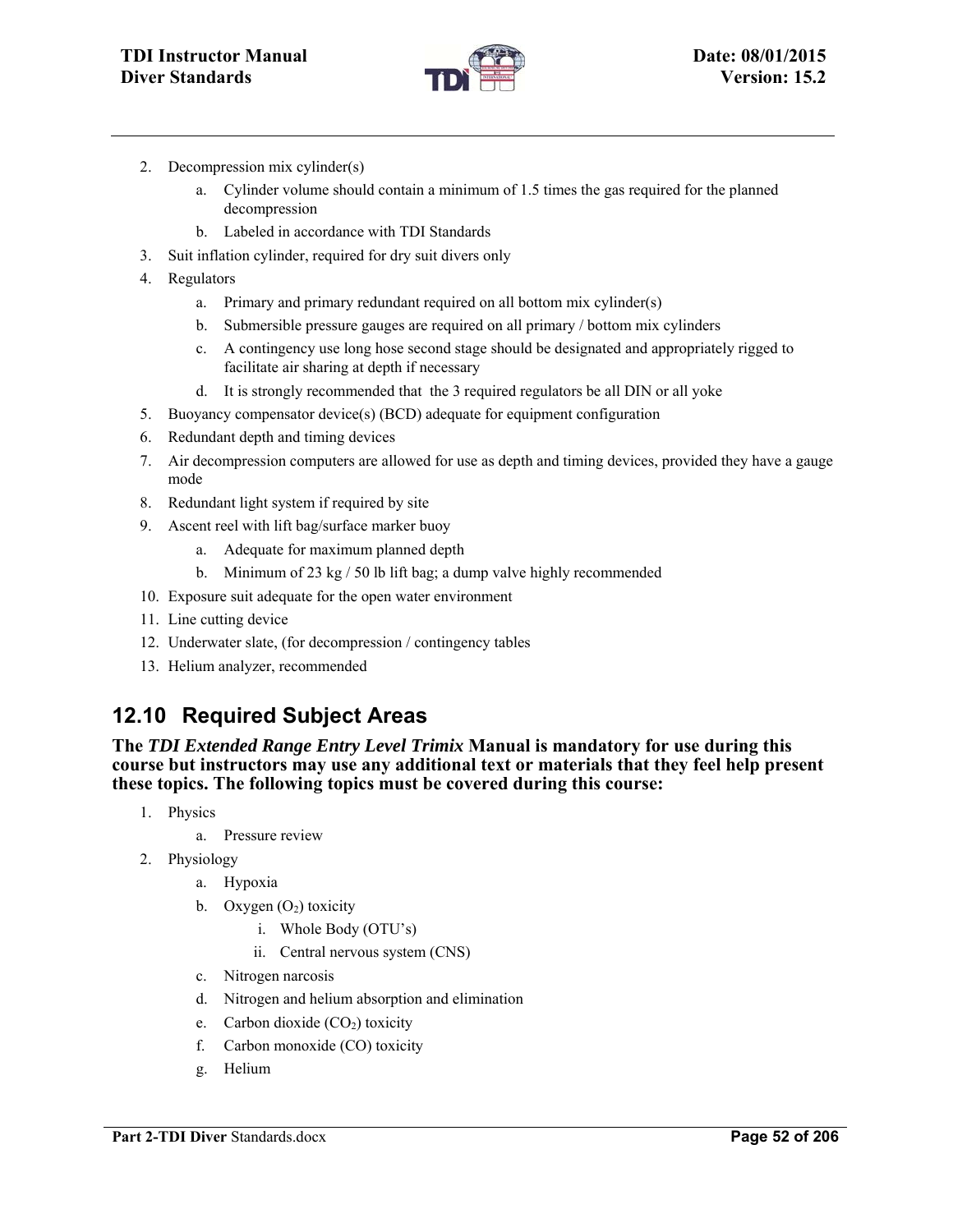

- i. HPNS
- ii. Effects on respiration
- iii. Effects as an insulator
- h. Counter diffusion
- i. Hyperthermia
- j. Hypothermia
- 3. Decompression Options
	- a. Air
	- b. Nitrox
	- c. Helium
- 4. Equipment Considerations
	- a. Cylinder options
	- b. Stage cylinders options
	- c. Suit inflation options
	- d. Regulator options
	- e. Harness / BCD options
	- f. Computer / depth gauge / bottom timer options
	- g. Ascent and navigation reels
	- h. Lift bags/surface marker buoys
	- i. Lights
	- j. Redundant mask and knife
	- k. Jon-line
- 5. Dive Tables
	- a. Computer generated tables
	- b. DCIEM Heliox Tables or other published tables
- 6. Dive Planning
	- a. Operational planning
		- i. Support
		- ii. Teams
	- b. Team planning
		- i. Gas requirements
		- ii. Oxygen limitations
		- iii. Inert gas limitations
	- c. Emergency planning
		- i. Omitted decompression
		- ii. Oxygen toxicity
		- iii. Analysis and logging
		- iv. General
- 7. Procedures
	- a. Bottom, travel and decompression gas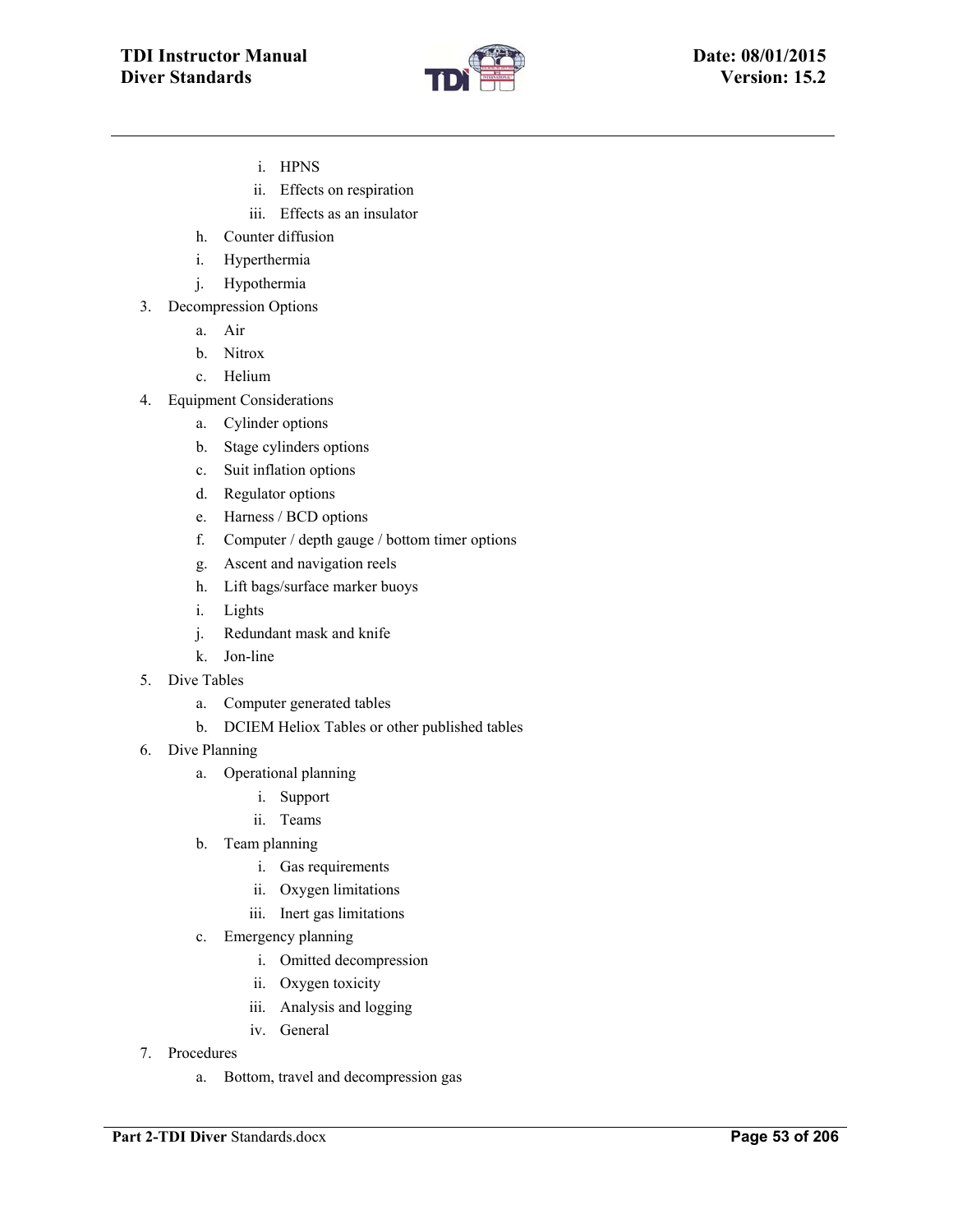

- i. Normal operations
- ii. Failure, loss or inadequate emergency procedures
- iii. Analysis and logging

# **12.11 Required Skill Performance and Graduation Requirements**

**The following open water skills must be completed by the student during open-water dives. It is recommended that all dives be conducted between 30 metres / 100 feet and 60 metres / 200 feet.** Gas mixes are not to have any less than 18 percent oxygen  $(O_2)$ .

1. Skills review from previous TDI skills requirements

#### **Land Drills**

- 1. Demonstrate familiarity with basic and intermediate hand signals
- 2. Select and prepare equipment suitable for soft overhead environment with long decompression obligations
- 3. Conduct team oriented drills for lift bag deployment and gas switching procedure
- 4. Drills for buddy rescue
- 5. Properly analyze all gas mixtures to be used
- 6. Demonstrate adequate pre-dive planning
	- a. Limits based on personal and team gas consumption
	- b. Limits based on oxygen exposures at planned depths for actual mixes
	- c. Limits based on inert gas absorption at planned depths with actual mixes

#### **Pre-dive Drills**

- 1. Use START\* before every dive
- 2. Stress analysis and mitigation

#### **\*START is S-drill (OOA drill and Bubble Check), Team (buddy equipment checks), Air (gas matching), Route (entry/exit and planned path underwater), Tables (depth, duration, waypoints and schedule).**

#### **In-water Drills**

- 1. Show good awareness of buddy and other team members through communications, proximity and team oriented dive practices
- 2. Demonstrate competence managing 2 stage cylinders, either 2 deco gas or 1 deco and 1 extra bottom gas, including drop and recovery while maintaining position in the water column
- 3. Demonstrate ability to confirm gas switches at depth with buddy/team members
- 4. Demonstrate lift bag deployment from depth and use of bag as back-up buoyancy device
- 5. Demonstrate air-sharing ascent from depth while one member of buddy team is without mask
- 6. Create contingency decompression schedule after simulated loss of decompression gas
- 7. Demonstrate controlled ascent with toxed diver including surface tow at least 30 metres / 100 feet with equipment removal on surface, in water too deep to stand in
- 8. Complete a horizontal breath-hold swim at depth for 15 metres / 50 feet with mask off or blacked out
- 9. Properly execute the planned dive within all predetermined limits
- 10. Demonstrate the proper navigational techniques for the specific dive
- 11. On 2 of the dives, demonstrate an ascent with ascent reel and lift bag and perform staged decompression